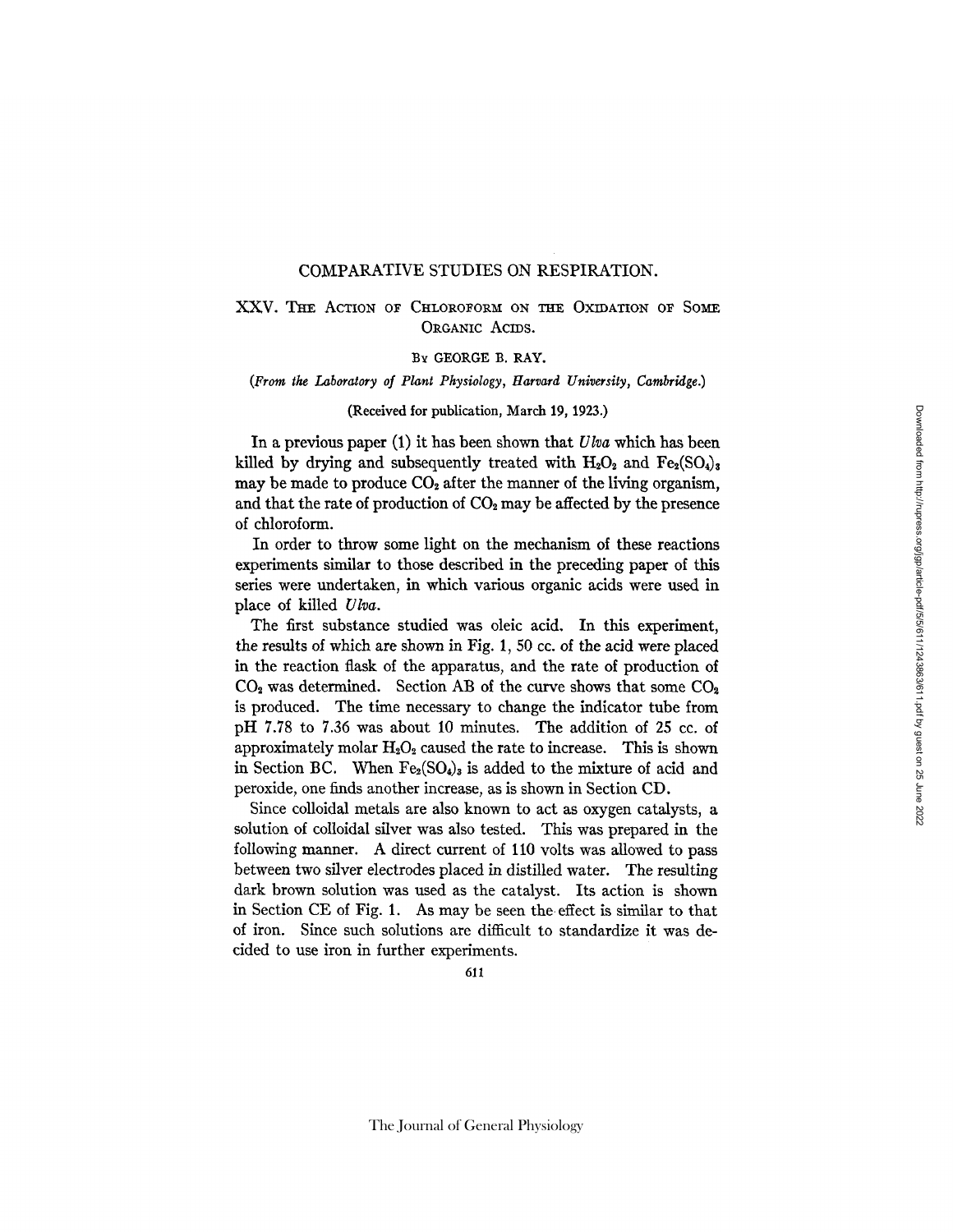Tannic acid was the next substance tested; it was found to act in the same manner as oleic acid. In order to show the relation of the components of the mixture to the production of  $CO<sub>2</sub>$ , varying concentrations of the constituents were placed in the reaction flask and the rate determined after 1 hour.

The composition of the mixtures is represented according to the method of Roozeboom (2) by means of an equilateral triangle (Fig. 2),



FIG. 1. The effect of the addition of  $H_2O_2$  and the subsequent addition of either  $Fe<sub>2</sub>(SO<sub>4</sub>)<sub>3</sub>$  or colloidal silver to oleic acid. Section AB represents the rate of production of CO<sub>2</sub> by oleic acid alone (arbitrarily called 100 per cent); Section BC is the effect of the addition of 3 per cent  $H_2O_2$ ; Section CD the effect of 25 cc. 0.0004  $\text{M}$  Fe<sub>2</sub>(SO<sub>4</sub>)<sub>3</sub>; and Section CE the addition of 25 cc. of a colloidal silver solution. The points represent the average of five experiments. The probable error of the mean is less than 5 per cent of the mean.

the apices of which represent  $(A)$  100 per cent tannic acid (molar), (B) pure  $H_2O_2$  (molar), (C) pure  $Fe_2(SO_4)_3$  (0.0002 molar). Points on the sides of the triangle represent mixtures of the two solutions indicated by the adjacent apices. Therefore point G would represent 75 per cent  $H_2O_2$  and 25 per cent  $Fe_2(SO_4)_3$ ; H represents 50 per cent of each; I, 25 per cent of the peroxide and 75 per cent of the iron salt. In the same way P indicates 75 per cent  $H_2O_2$  and 25 per cent tannic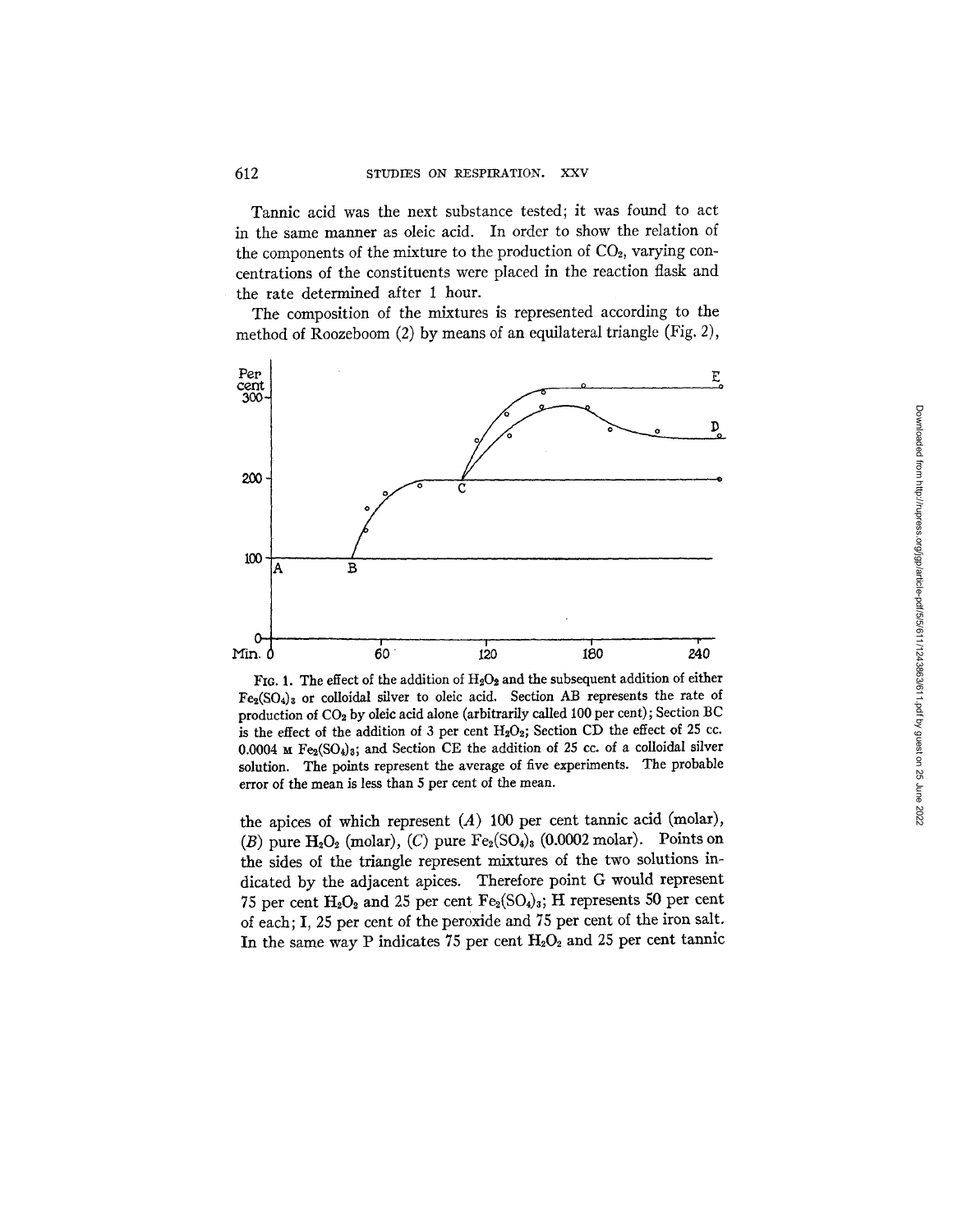## GEORGE B.  $RAY$  613

acid; E, 50 per cent of each; F, 25 per cent of the peroxide and 75 per cent of the acid. Points in the interior of the triangle represent mixtures of all three of the constituents. Thus O would indicate a mixture consisting of 50 per cent iron since it is on line HK; it is also on line PI which represents 25 per cent  $H_2O_2$ , and on line F which shows it to have 25 per cent tannic acid. In this manner the relation of the constituents of the system to each other may be defined. The ordinates, which represent the reciprocal of the time of production of a unit amount of  $CO<sub>2</sub>$ , are plotted perpendicularly to the plane of the triangle. This gives a solid, as shown in Fig. 3.



FIG. 2. The composition of the mixtures of tannic acid,  $H_2O_2$ , and  $Fe_2(SO_4)_8$ according to Roozeboom's method. For explanation see text.

From these data it will be seen that tannic acid alone produced no  $CO<sub>2</sub>$ , but on the addition of  $H<sub>2</sub>O<sub>2</sub>$  a small amount is given off. Fe<sub>2</sub>  $(SO_4)$ <sub>3</sub> alone does not oxidize the tannic acid, but when added to a mixture of  $H_2O_2$  and tannic acid considerable  $CO_2$  is produced. The rate of production of  $CO<sub>2</sub>$  is proportional to the amount of iron. The temperature at which these experiments were conducted was  $20^{\circ} \pm$ 2°C. The probable error of the mean is less than 5 per cent of the mean.

Succinic acid and its unsaturated homologues, fumaric and maleic acids, present an interesting group for experimentation. First of all, they differ from the preceding compounds inasmuch as they give true solutions. They also form a series in themselves since they comprise a saturated acid and the cis- and trans- forms of the cor-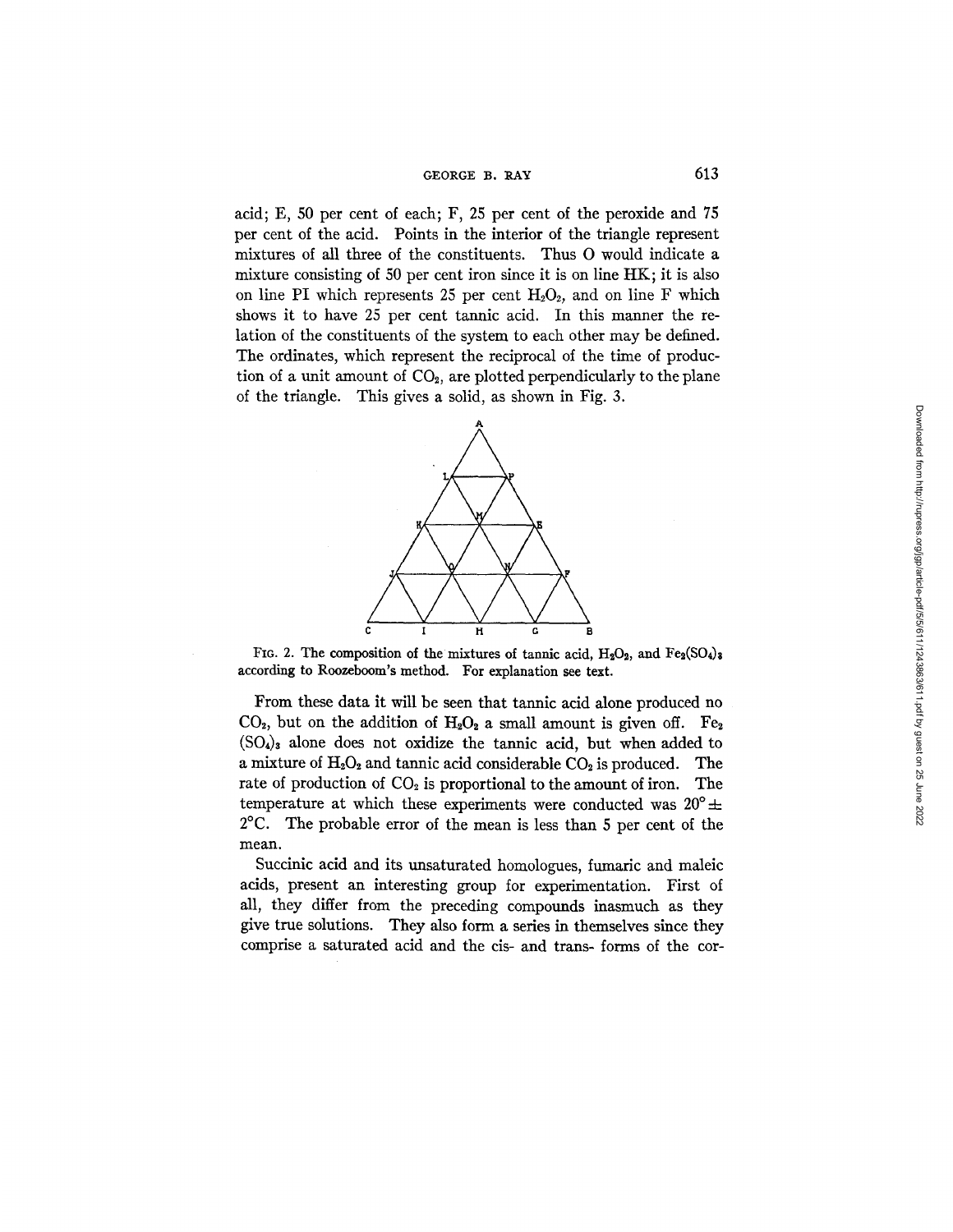responding unsaturated acids. They are especially interesting from the biological point of view since fumaric and succinic are found in muscle tissue, while maleic is not. Verkade and Söhngen (3) found



FIG. 3. The rate of production of  $CO<sub>2</sub>$  by the mixtures represented in Fig. 2.

that fumaric acid is attacked by *Aspergitlus* and *Penicitlium* in the presence of an excess of  $CaCO<sub>3</sub>$ , while maleic is not. This was also found to be true of other cis- and trans- isomers.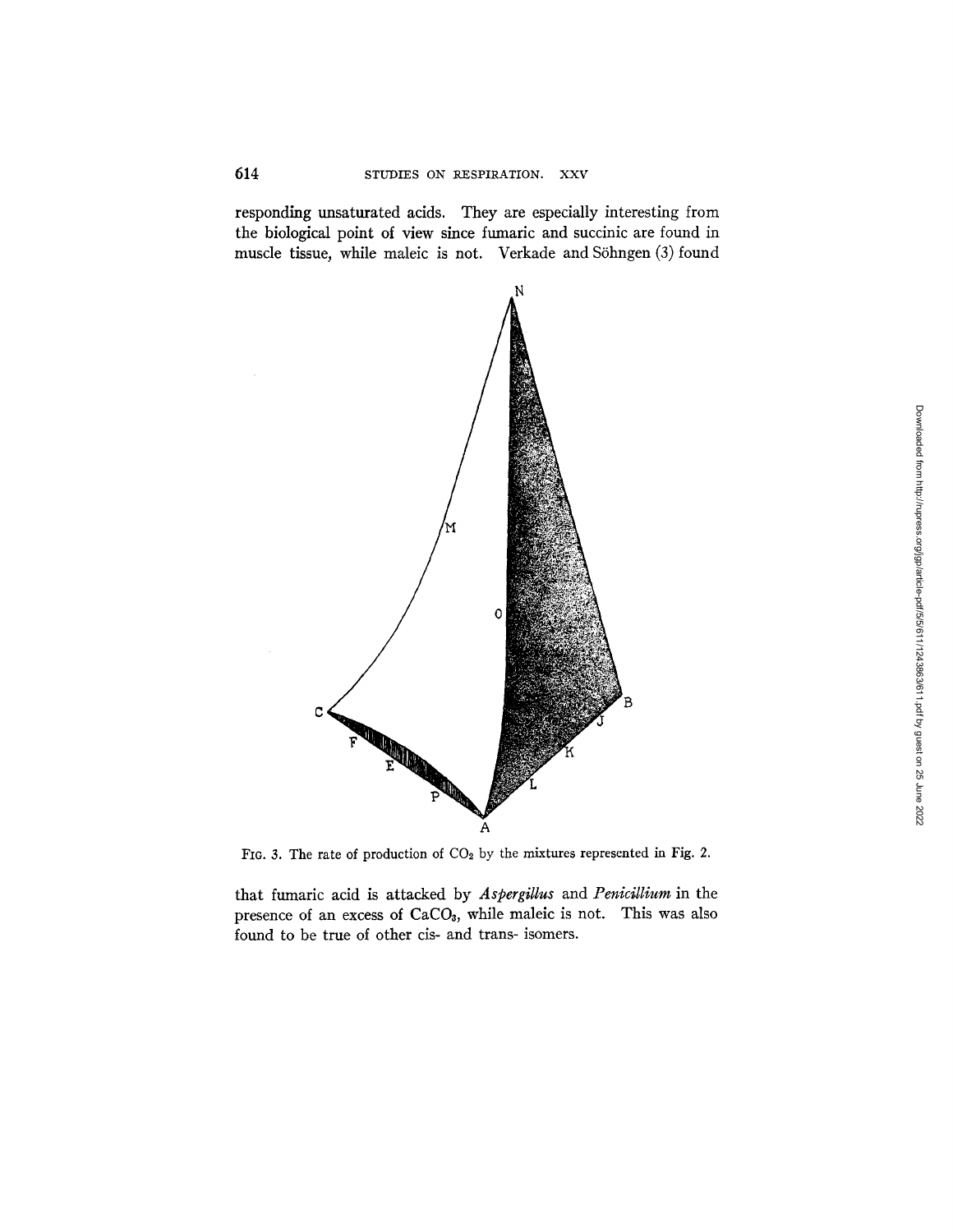

 $^{\rm o}_{\rm o}$ <sup>O</sup>**0.5-** 

o

**Fig. 4 shows the results of these experiments in which the same technique was used as in the case of the previous experiments.** 

FIG. 4. The production of  $CO<sub>2</sub>$  by succinic (Curve A) and fumaric (Curve B) acids when treated with  $H_2O_2$  and  $Fe_2(SO_4)_3$ . The curves are the average of five exper:mcnts. The probable error of the mean **is less than** 5 per cent of **the**  mean.

.... **! ! I**  min. 0 80 120

 $\bullet$ 

are oxidized by  $H_2O_2$  and  $Fe_2(SO_4)_3$ , while maleic acid did not produce sufficient CO<sub>2</sub> to be measured. These compounds were used in 0.2 **~t solutions or suspensions.** 

**A** 

O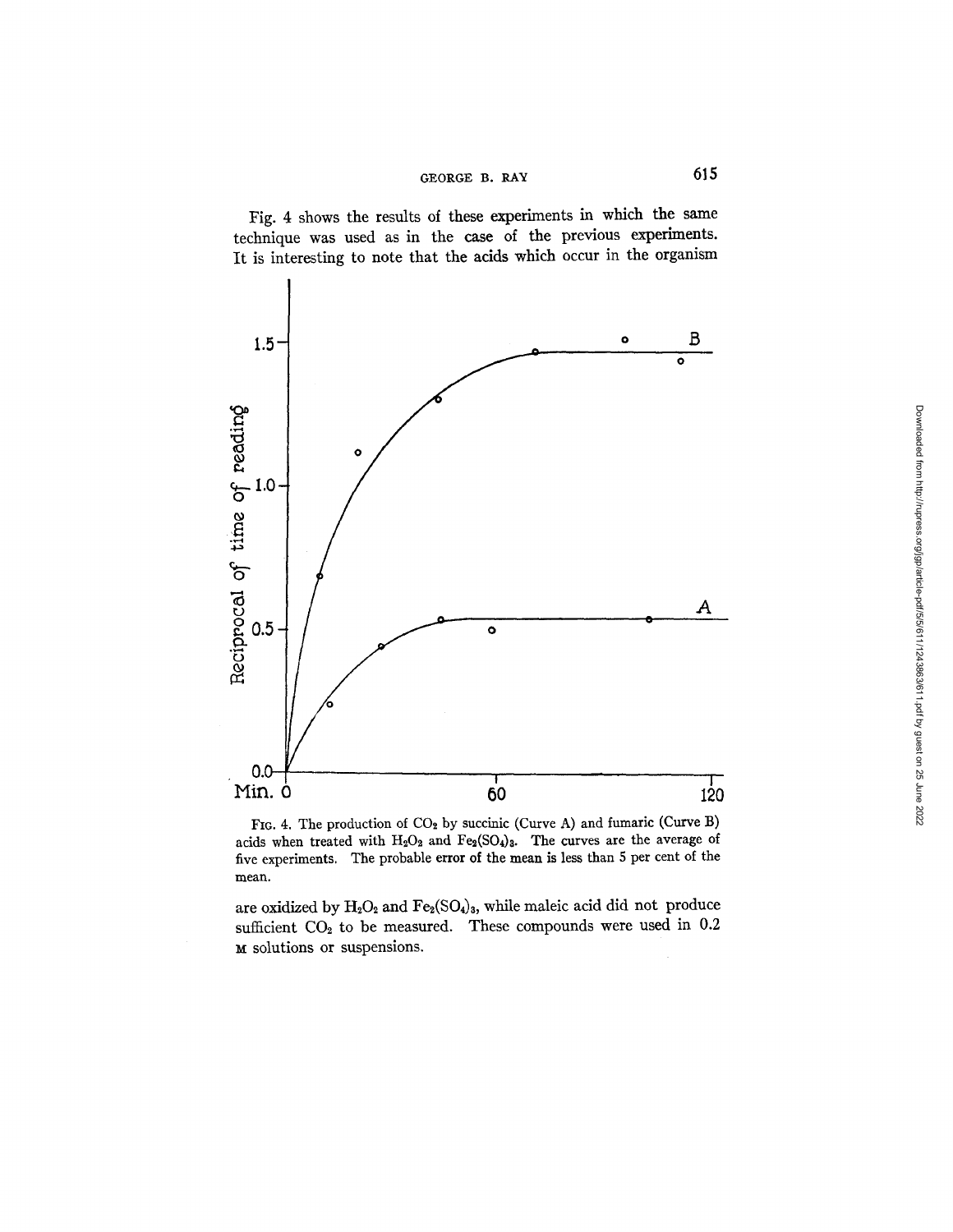The following compounds were also tested and found to produce  $CO<sub>2</sub>$  in measurable quantities: pyrogallol, lecithin, cinnamic acid, hydrocinnamic acid, and glycocoll.

In all cases the hydrogen ion concentration of the mixture was between pH 3 and 4. This was determined by the use of indicators, and in case the compounds were turbid or dark colored the following procedure was used. The mixture was placed in a diffusion thimble and this was placed in a beaker of distilled water. After 1 hour the concentration of the hydrogen ions in the water was determined. This gave the pH of the reaction mixture since the buffer action was great enough to permit dilution without interference with the actual H ion concentration of the mixture.

It may be seen, therefore, that it is possible to oxidize certain organic compounds in the presence of  $H_2O_2$  and  $Fe_2(SO_4)_3$  and obtain sufficient  $CO<sub>2</sub>$  to measure by the indicator method. What is the significance of this process in relation to biological oxidations? Apparently the best way to attack this problem is to subject the system to various conditions that affect the respiration of the cell, and to observe whether their response (in the production of  $CO<sub>2</sub>$ ) resembles that of the organism under similar conditions.

It has been shown that the production of  $CO<sub>2</sub>$  by *Ulva* is decidedly affected by chloroform, and that tissue which has been killed and then treated with  $H_2O_2$  and  $Fe_2(SO_4)_3$  reacts in the same general way (1). It is also well known that narcotics can affect chemical oxidations. Bigelow (4) found that the oxidation of  $Na<sub>2</sub>SO<sub>3</sub>$  by air was inhibited by narcotics. He used copper as a catalyst. Titoff (5) extended this work with similar results. Attention may be called, incidentally, to the fact that Bredig and yon Berneck (6) found that ether, ethyl alcohol, and amyl alcohol inhibited the destruction of  $H<sub>2</sub>O<sub>2</sub>$  by colloidal platinum, although this is not an oxidation. Centnerszwer (7) worked on the oxidation of phosphorus to phosphorus trioxide under the influence of steam and found this reaction to be affected by narcotics. Warburg (8) showed that the oxidation of oxalic acid by blood charcoal was arrested by the presence of members of the urethane series. Vernon (9) and Baer and Meyerstein (10) have shown that narcotics inhibit the action of tissue oxidases on organic compounds. Battelli and Stern (11) found that tissue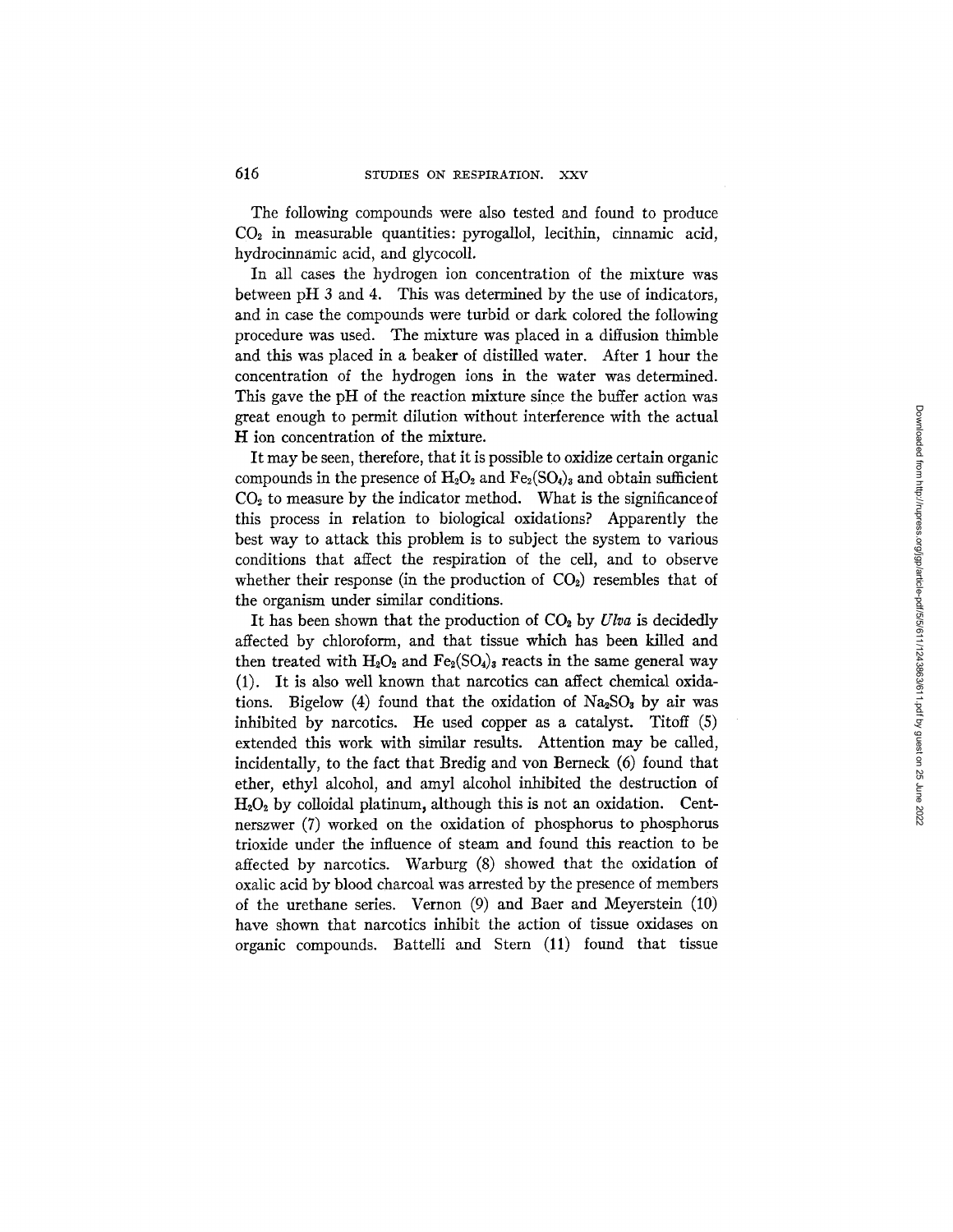oxidases (they worked with muscle extract) oxidized pyrotartaric acid to maleic; this action was arrested by the action of an anesthetic.

If it is possible to vary the rate of production of  $CO<sub>2</sub>$  by means of the addition of an anesthetic, we may be able to gain an insight into the action of the narcotic on the respiratory system of the organism.

Fig. 5 shows the effect of various anesthetics on the rate of production of  $CO<sub>2</sub>$  by tannic acid when it is treated with  $H<sub>2</sub>O<sub>2</sub>$  and  $Fe<sub>2</sub>(SO<sub>4</sub>)<sub>3</sub>$ . The general technique of these experiments was as follows: A mixture of 50 cc. of 10 per cent tannic acid, 25 cc. of 3 per cent  $H_2O_2$ , and 25 cc, of 0.0004  $\mu$  Fe<sub>2</sub>(SO<sub>4</sub>)<sub>3</sub> was placed in the reaction flask of the apparatus for measuring the rate of production of  $CO<sub>2</sub>$ , and a current of air free from  $CO<sub>2</sub>$  swept through for 1 hour. Then a series of readings was made to determine the "normal" rate. For convenience this is called 100 per cent. Then the reagent was added and the rate was determined as often as possible until the reaction appeared to be over. The curves are the result of five experiments. The probable error of the mean is less than 10 per cent of the mean.

Curve A shows the effect of ether on the rate of production of  $CO<sub>2</sub>$ . The amount of the anesthetic added was 10 per cent by volume. It will be seen that the effect of ether is to cause an increase in the rate of production of  $CO<sub>2</sub>$ . In this connection it may be mentioned that Acton (12) found that ether would catalyze the oxidation of arsenious acid by air. Curve B shows the effect of the addition of 1 per cent chloroform (by volume). The effect in this case is to cause a decrease in the rate of production of  $CO<sub>2</sub>$ . This is followed by an increase and then by a decrease. The effect of chloretone is shown in Curves C and D. Curve C is the effect of the addition of 5 per cent of a saturated solution of chloretone; Curve D is the effect of 10 per cent. As may be seen, both concentrations cause an increase in the rate of production of  $CO<sub>2</sub>$ . Curve E shows the effect of adding 5 per cent of a 20 per cent solution of chloral hydrate. This also causes an increase in the rate.

It might be thought that the increases that have been observed in the preceding experiments were due to the oxidation of the anesthetic. That this is not the case is shown by the fact that in control experiments (without tannic acid) there was no production of  $CO<sub>2</sub>$ .

Downloaded from http://rupress.org/igp/article-pdf/5/611/1243863/611.pdf by guest on 25 June 2022 Downloaded from http://rupress.org/jgp/article-pdf/5/5/611/1243863/611.pdf by guest on 25 June 2022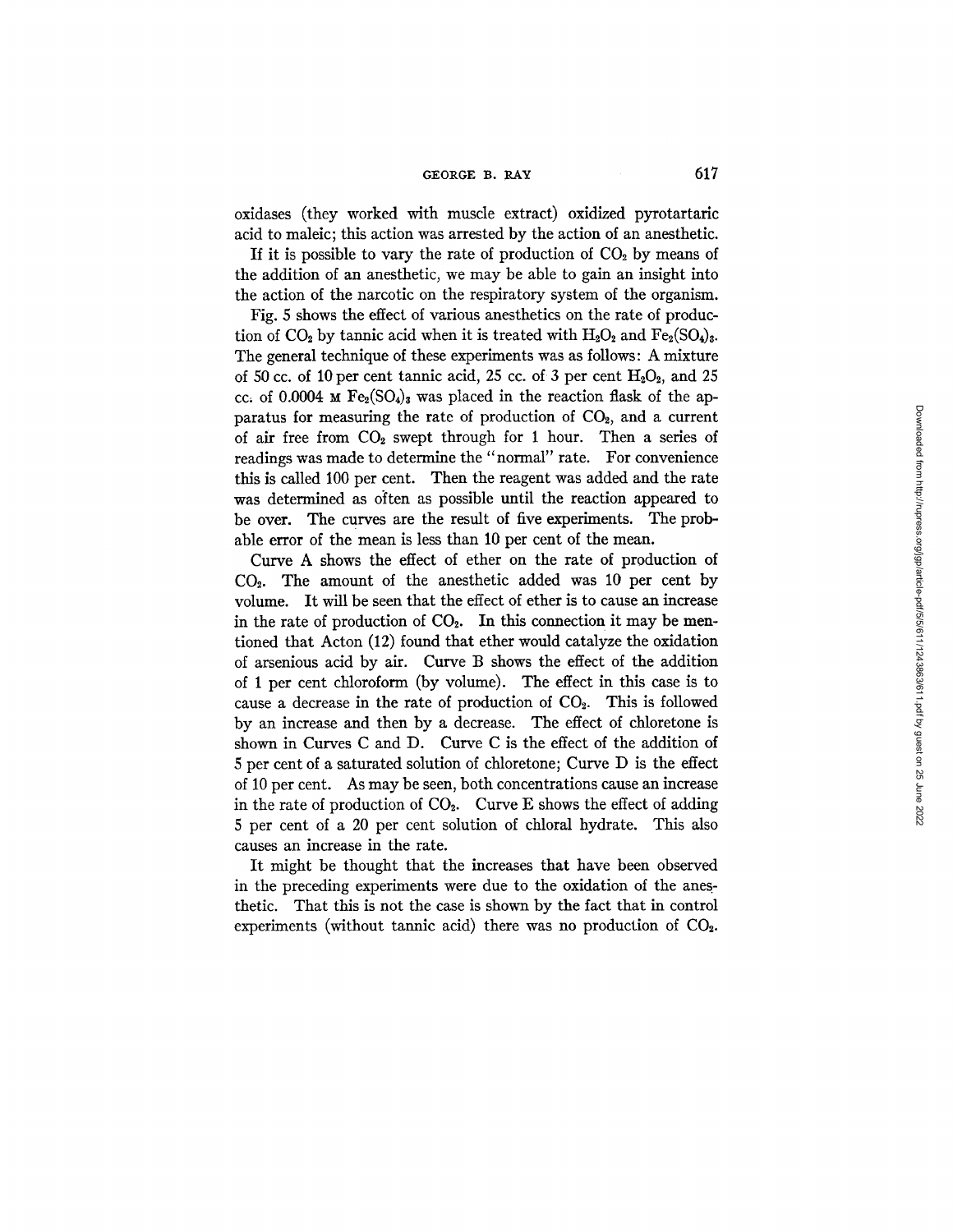

FIG. 5. The effect of various anesthetics on the rate of production of  $CO<sub>2</sub>$ by tannic acid in the presence of  $H_2O_2$  and  $Fe_2(SO_4)_3$ . Curve A shows the effect of the addition of 10 cc. ether; Curve B of the addition of 1 cc. chloroform; Curve C of 5 cc. saturated chloretone; Curve D of 10 cc. of the chloretone solution; and Curve E the effect of 5 cc. of a 20 per cent solution of chloral hydrate. Each curve is the average of three experiments. The probable error of the mean is less than 10 per cent of the mean.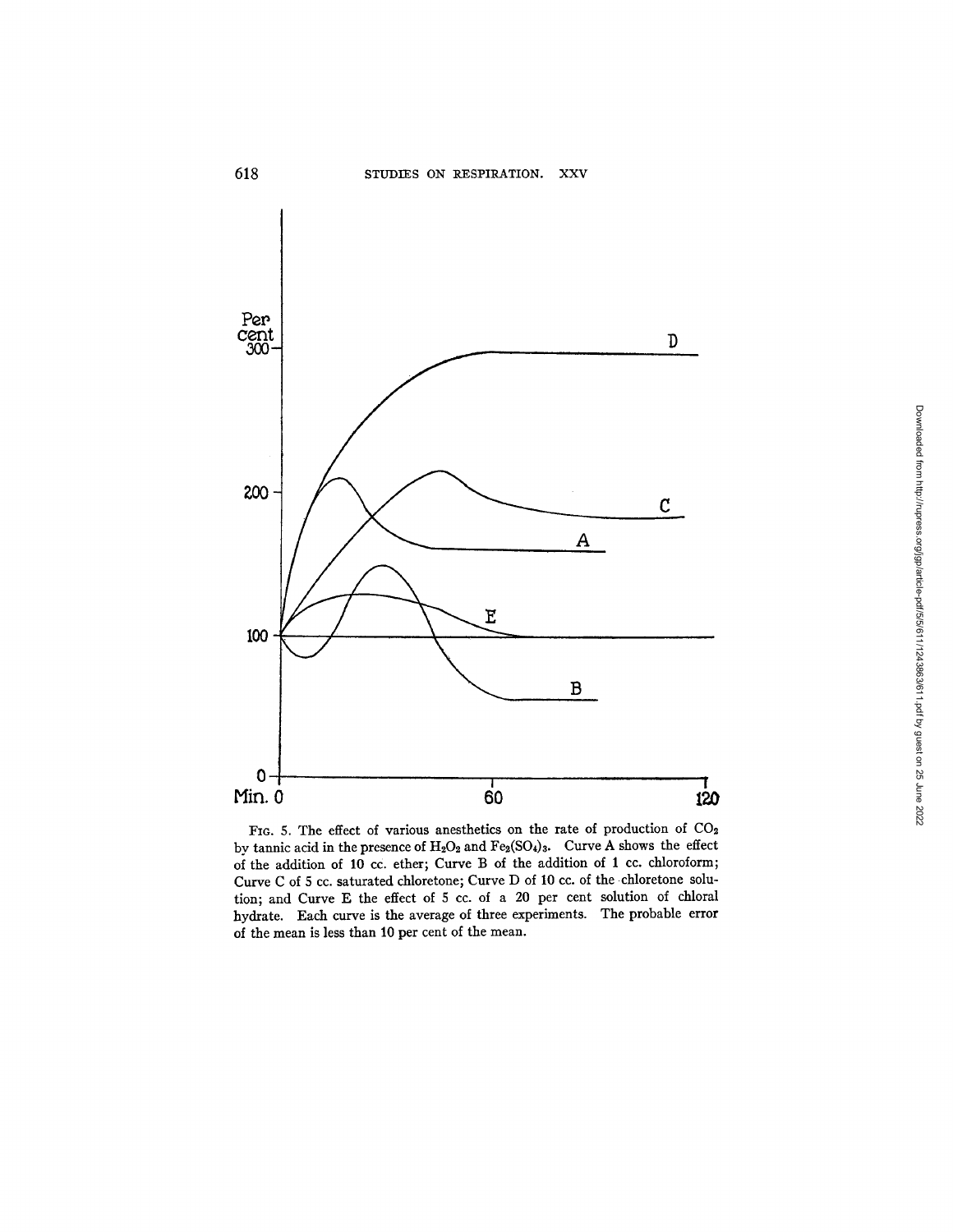In planning further experiments it was thought desirable to concentrate effort on the study of one anesthetic, For this purpose chloroform was chosen since it is believed to be the most inert chemically.

Fig. 6 shows the effect of 1 per cent chloroform (by volume) on oleic and cinnamic acids. Curve A is the effect of the narcotic on oleic acid, and Curve B the effect on cinnamic acid. In both cases it is practically the same; there is a rise in the rate, which is followed by a fall. In the case of oleic acid, the mixture consisted of 50 cc. of the acid, 25 cc. of 3 per cent  $H_2O_2$ , and 25 cc. of 0.0004  $\mu$  Fe<sub>2</sub>(SO<sub>4</sub>)<sub>3</sub>. The mixture in the case of cinnamic acid was the same with the exception that 50 cc. of a 1 per cent suspension of cinnamic acid were used in place of the oleic acid.

Fig. 7 shows the effect of anesthetics on the rate of production of  $CO<sub>2</sub>$  by a mixture of fumaric acid,  $H<sub>2</sub>O<sub>2</sub>$ , and  $Fe<sub>2</sub>(SO<sub>4</sub>)<sub>3</sub>$ . The amount of the acid was  $50$  cc. of  $0.2$   $\text{M}$ . The concentrations of the other substances are the same, as in the preceding experiments. Curve A shows the effect of 1 per cent chloroform (by volume) and Curve B is the effect of 0.5 per cent. Both concentrations cause an increase in the rate, but only in the case of the greater concentration is there a drop below the normal rate. Curve C shows the effect of 10 per cent ether (by volume). The effect is almost the same as in the case of tannic acid; there is a continued rise in the rate for over an hour.

Experiments were also tried with hydrocinnamic acid, succinic acid, and glycocoll. In this case there was no change in the rate of production of  $CO<sub>2</sub>$ . Apparently only those compounds that contain a double bond are affected.

In conclusion one might say that organic acids are oxidized by  $H_2O_2$  and  $Fe_2(SO_4)_3$ , producing  $CO_2$  at a rate that can be measured by the indicator method. In the case of unsaturated acids the rate of production of  $CO<sub>2</sub>$  may be affected by the addition of an anesthetic. Compared with the experiments reported in the preceding paper of this series on the effect of chloroform on *Ulva,* these results show a striking resemblance to the response of the organism.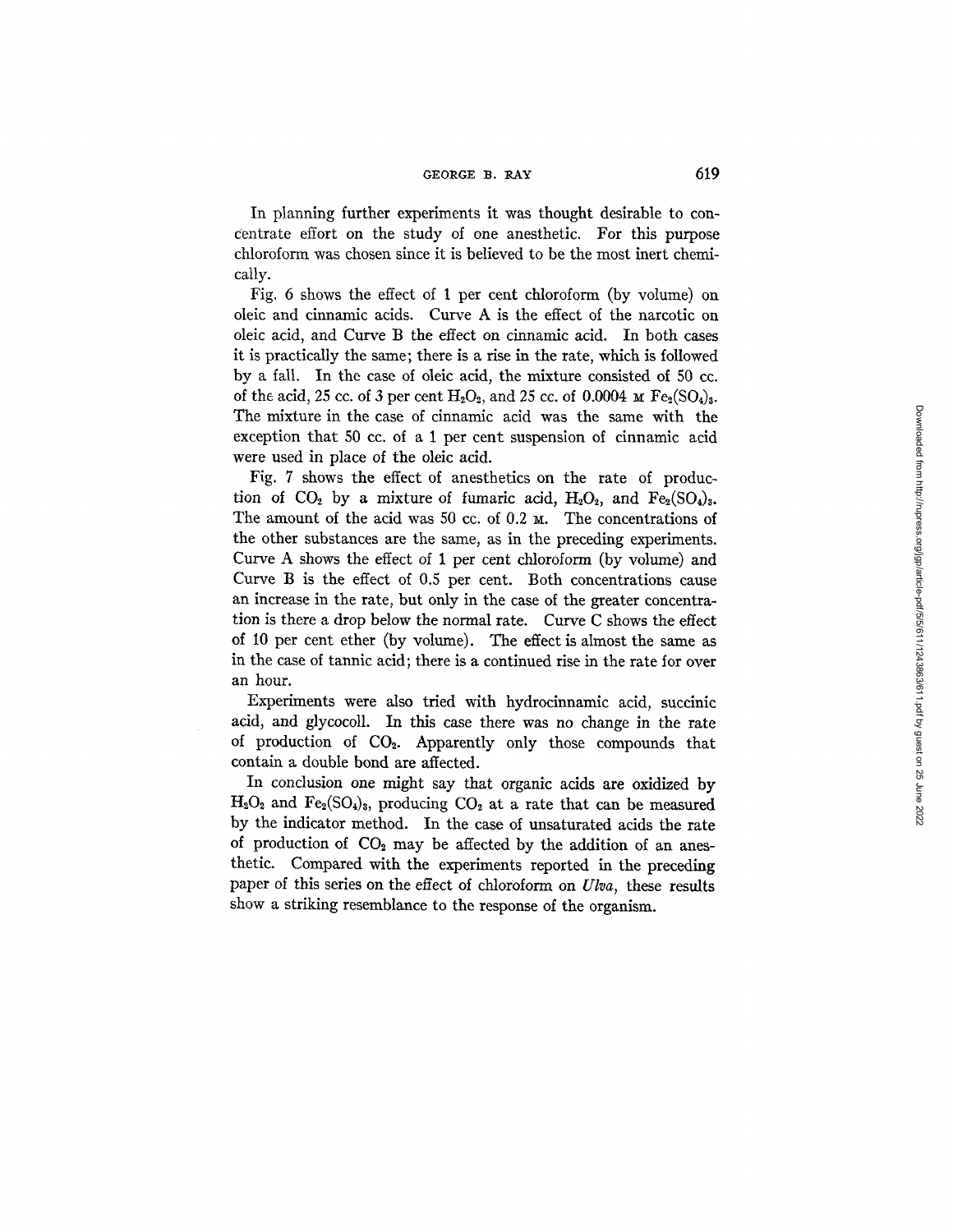

FIG. 6. The effect of the addition of 1 per cent chloroform on the rate of production of  $CO<sub>2</sub>$  by oleic acid (Curve A) and cinnamic acid (Curve B) in the presence of  $H_2O_2$  and  $Fe_2(SO_4)_3$ . Each curve is the average of five experiments. The probable error of the mean is less than 10 per cent of the mean.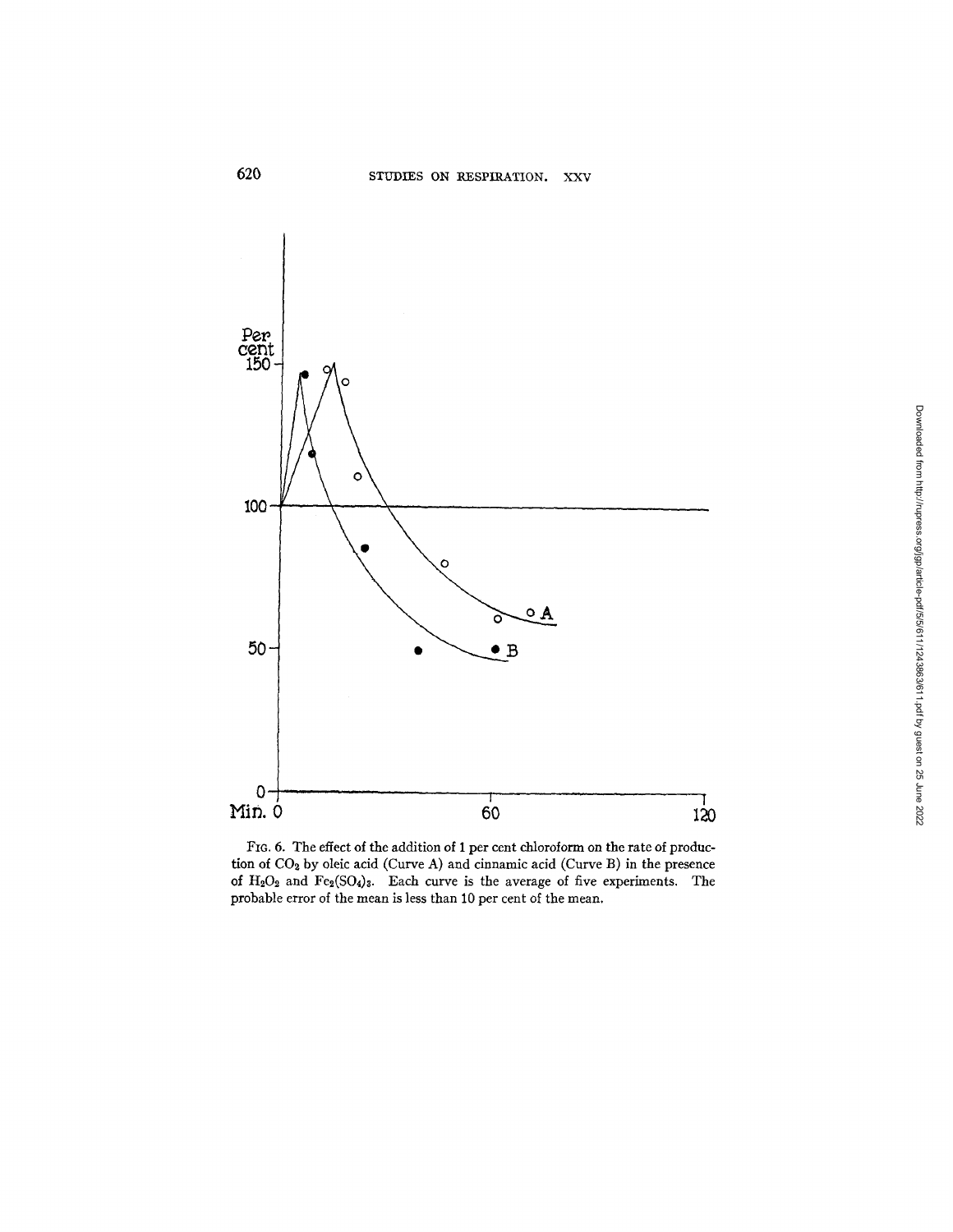

FIG. 7. The effect of anesthetics on the rate of production of  $CO<sub>2</sub>$  by fumaric acid in the presence of  $H_2O_2$  and  $Fe<sub>2</sub>(SO<sub>4</sub>)<sub>3</sub>$ . Curve A represents the addition of 1 cc. chloroform; Curve B the addition of 0.5 cc. Curve C is the effect of the addition of 10 cc. ether. Each curve is the average of five experiments. The probable error of the mean is less than 10 per cent of the mean.